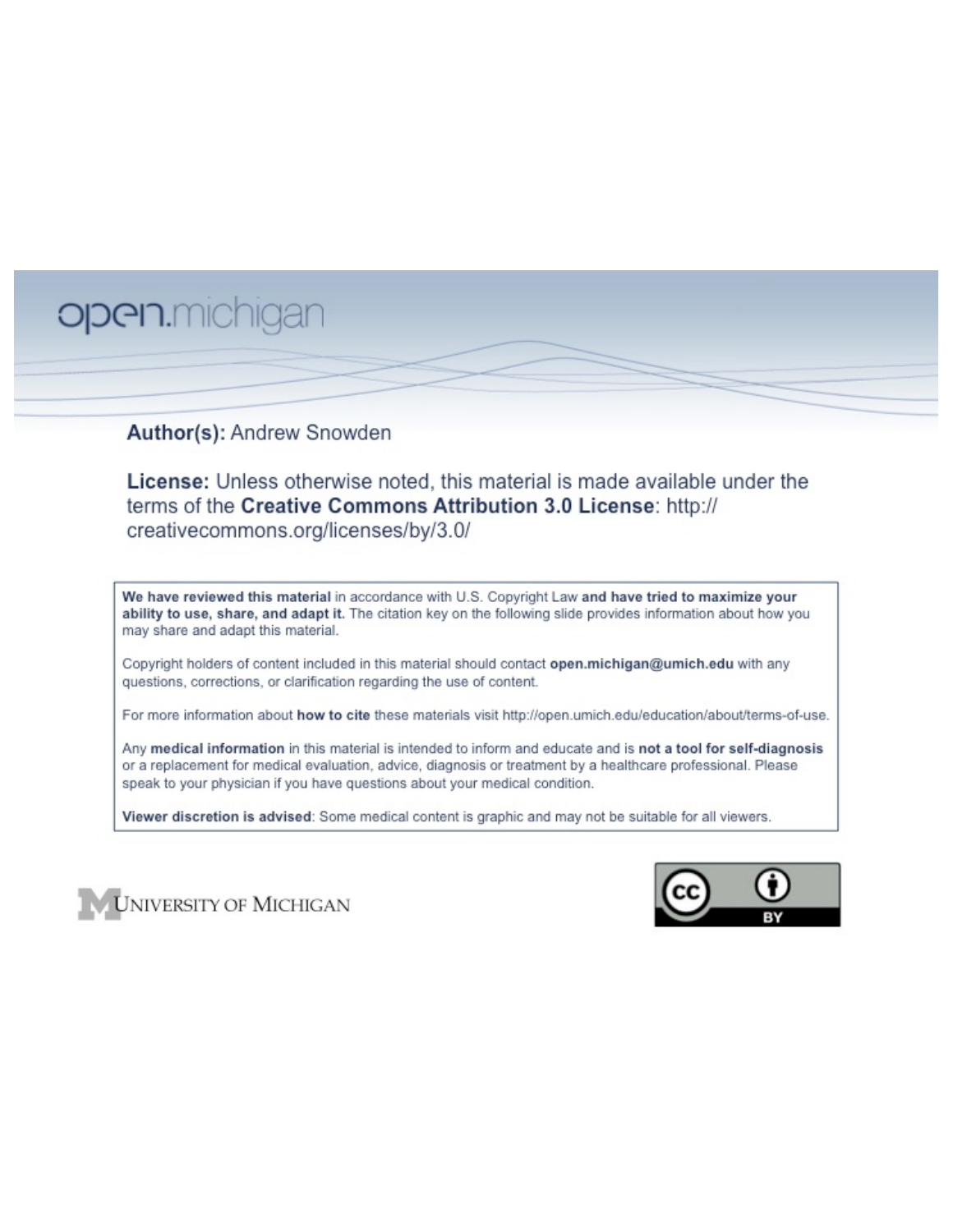# **Attribution Key**

for more information see: http://open.umich.edu/wiki/AttributionPolicy

# Use + Share + Adapt

{ Content the copyright holder, author, or law permits you to use, share and adapt. }

| @ PD-GOV                  | <b>Public Domain - Government:</b> Works that are produced by the U.S. Government. (17 USC § 105) |
|---------------------------|---------------------------------------------------------------------------------------------------|
| @ PD-EXP                  | Public Domain - Expired: Works that are no longer protected due to an expired copyright term.     |
| @ PO-SELF                 | Public Domain - Self Dedicated: Works that a copyright holder has dedicated to the public domain. |
| $(c2)$ 21110              | <b>Creative Commons - Zero Waiver</b>                                                             |
| $\left($ ce) $\right)$ my | <b>Creative Commons - Attribution License</b>                                                     |
| <b>CO</b> ITY-SA          | <b>Creative Commons - Attribution Share Alike License</b>                                         |
| <b>CO</b> BY-NC           | <b>Creative Commons - Attribution Noncommercial License</b>                                       |
| <b>CO</b> BY-NC-SA        | Creative Commons - Attribution Noncommercial Share Alike License                                  |
| GNU-FOL                   | <b>GNU - Free Documentation License</b>                                                           |

### **Make Your Own Assessment**

{ Content Open. Michigan believes can be used, shared, and adapted because it is ineligible for copyright. }

Public Domain - Ineligible: Works that are ineligible for copyright protection in the U.S. (17 USC § 102(b)) \*laws in your jurisdiction may differ

{ Content Open. Michigan has used under a Fair Use determination. }

**O** FAIR USE Fair Use: Use of works that is determined to be Fair consistent with the U.S. Copyright Act. (17 USC § 107) \*laws in your jurisdiction may differ

> Our determination DOES NOT mean that all uses of this 3rd-party content are Fair Uses and we DO NOT guarantee that your use of the content is Fair.

To use this content you should do your own independent analysis to determine whether or not your use will be Fair.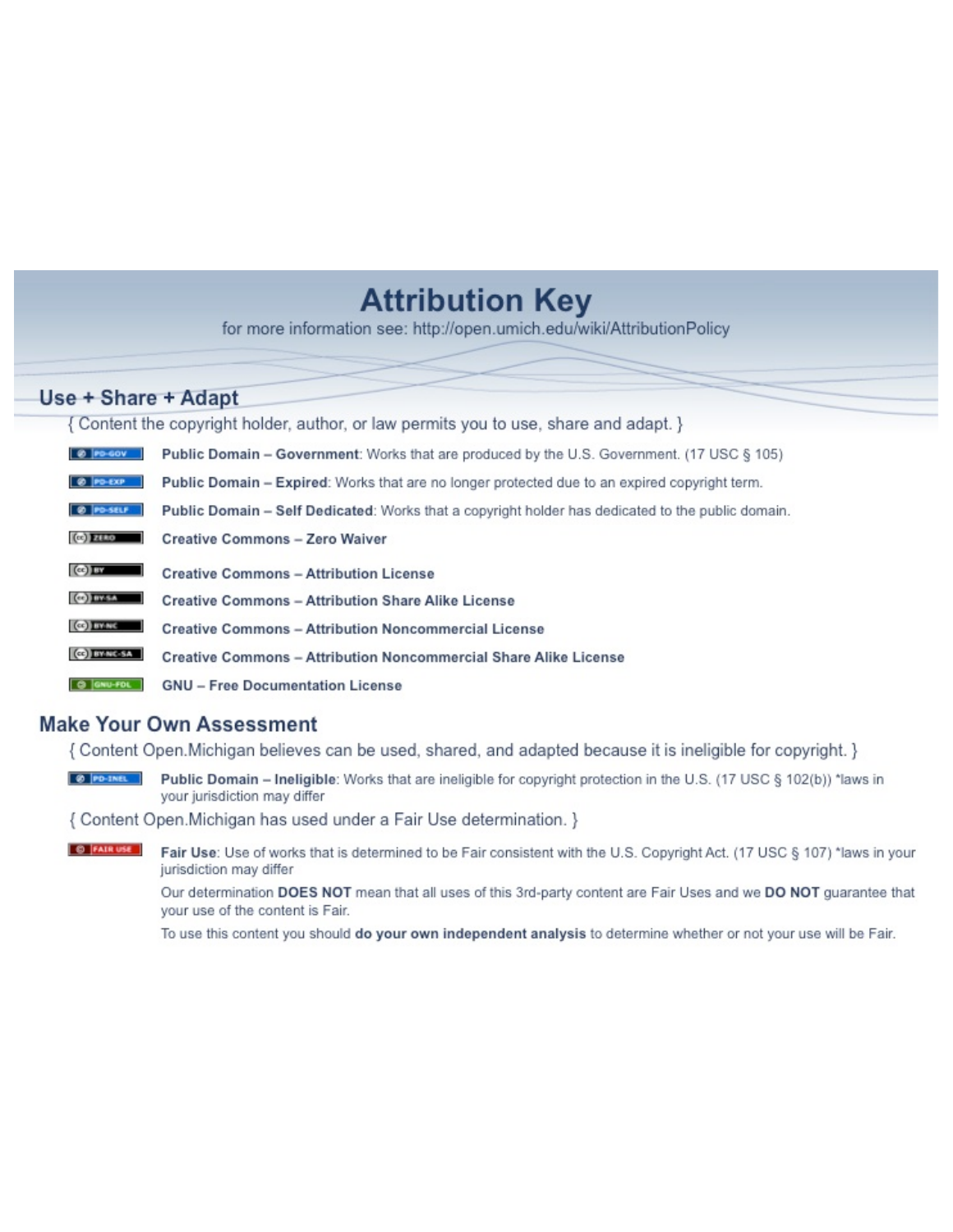#### Lecture 6: Group schemes 2

This is the second lecture on group schemes, and is divided into three sections. In the first, I discuss Cartier duality and give the basic examples. In the second, I go deeper into the theory over finite fields, giving the classification of height 1 group schemes, and using it to classify the simple group schemes over an algebraically closed field. I also briefly discuss Dieudonn modules. In the third section, I apply the theory of group schemes to the of study abelian varieties. First, I relate abelian variety duality and Cartier duality. Then I characterize ordinary and supersingular elliptic curves using their p-torison. Finally, I give a tight bound on the p-torsion of an abelian variety.

#### 1 Cartier duality

Let  $G = \text{Spec}(A)$  be a finite commutative group scheme over the field k. Let  $A^*$  be the k-linear dual of *A*. Since the Hopf algebra axioms are completely symmetric with respect to reversing arrows, *A*⇤ is still a Hopf algebra, and, of course, both commutative and cocommutative. We let  $G^{\vee}$  = Spec( $A^*$ ), a finite commutative group scheme over *k*. We call  $G^{\vee}$  the Cartier dual of *G*. Obviously, *G* and  $G^{\vee}$  have the same order and the natural map  $(G^{\vee})^{\vee} \to G$  is an isomorphism.

We now describe the functor of points of  $G^{\vee}$ . Let *R* be a *k*-algebra. Giving a *k*-algebra homomorphism  $A^* \to R$  is the same as giving an *R*-algebra homomorphism  $A_R^* \to R$ , where  $(-)$ <sup>*R*</sup> =  $-\otimes R$ . Taking *R*-linear duals, this is the same as giving a morphism *R*-coalgebras  $R \to A_R$ of *R*-coalgebras. This, in turn, is the same as giving an element *x* of  $A_R$  such that  $\Delta(x) = x \otimes x$ and  $\eta(x) = 1$ , where  $\Delta$  is the comultiplication and  $\eta$  is the counit on  $A_R$ . (The bijection takes a map  $R \to A_R$  to the image of  $1 \in R$ . The condition on *x* is exactly the condition needed to make the map one of coalgebras.) We note that one of the Hopf algebra axioms is  $m(\mathrm{id} \otimes i)\Delta = \eta$ , and so  $xi(x) = 1$ , i.e., x is a unit of  $A_R$ . But giving a unit of  $A_R$  is the same as giving a map  $R[t, t^{-1}] \rightarrow A_R$ , and the condition  $\Delta(x) = x \otimes x$  exactly makes this map one of Hopf algebras! We have thus shown:

**Proposition 1.** There is a natural bijection  $G^{\vee}(R) = \text{Hom}(G_R, (\mathbf{G}_m)_R)$ . Equivalently,  $G^{\vee}$  $\underline{\mathrm{Hom}}(G,\mathbf{G}_m)$  *as sheaves on the big fppf site.* 

In words: the *R*-points of  $G^{\vee}$  are the characters of *G* defined over *R*.

**Example 2.** Suppose  $G = \mathbf{Z}/r\mathbf{Z}$ . Then  $A = \prod_{i \in \mathbf{Z}/r\mathbf{Z}} ke_i$ , with multiplication  $e_i e_j = \delta_{ij} e_i$  and comultiplication  $\Delta(e_n) = \sum_{i+j=n} e_i e_j$ . Let  $e_i^*$  be the dual basis of  $A^*$ . The element  $\Delta(e_n^*)$  is the linear functional  $A \otimes A \to A \to k$ , where the first map is multiplication and the second is  $e_n^*$ . Given the formula for multiplication, we see that  $\Delta(e_n^*)(e_i \otimes e_j)$  is 1 if  $i = j = n$  and 0 otherwise. Thus  $\Delta(e_n^*) = e_n^* \otimes e_n^*$ . The product  $e_i^* e_j^*$  is the linear functional  $A \to A \otimes A \to k$ , where the first map is comultiplication and the second is  $e_i * \otimes e_j^*$ . We thus see that  $(e_i^* e_j^*)(e_n)$  is 1 if  $i + j = n$  and 0 otherwise. Thus  $e_i^* e_j^* = e_{i+j}^*$ . It follows that  $e_i^* \mapsto t^i$  defines an isomorphism of Hopf algebras  $A^* \to k[t]/(t^r-1)$ . Thus  $(\mathbf{Z}/r\mathbf{Z})^{\vee} = \mu_r$ . (This can be seen more conceptually using the description of the functor of points of  $G^{\vee}$ .) Of course, this gives  $\mu_r^{\vee} = \mathbf{Z}/r\mathbf{Z}$  as well.

**Example 3.** Let's now consider the case  $G = \alpha_p$ , where *k* has characteristic *p*. So  $A = k[t]/(t^p)$ . Let  $e_i = t^i$  for  $0 \leq i < p$ . We have  $e_i e_j = e_{i+j}$  for  $i + j < n$  and  $e_i e_j = 0$  for  $i + j \geq n$ . We have

These are notes for Math 679, taught in the Fall 2013 semester at the University of Michigan by Andrew Snowden.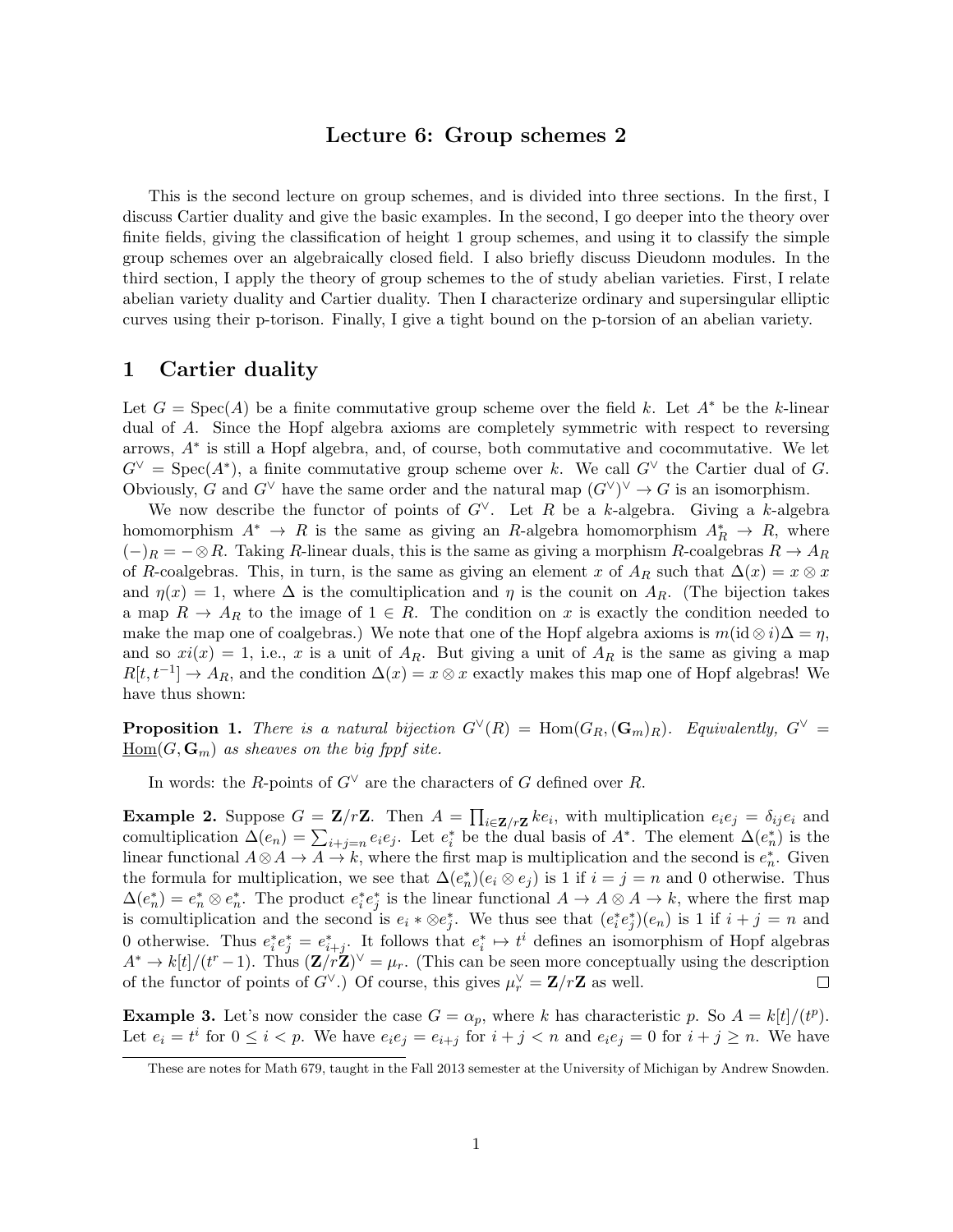$\Delta(t) = t \otimes 1 + 1 \otimes t$ . Since  $\Delta$  is a ring homomorphism,

$$
\Delta(e_n) = (t \otimes 1 + 1 \otimes t)^n = \sum_{i+j=n} {n \choose i} t^i \otimes t^j.
$$

Now, let  $e_i^*$  be the dual basis of  $A^*$ . Then  $\Delta(e_n^*)(e_i \otimes e_j)$  is equal to 1 if  $i + j = n$  and 0 otherwise. Thus  $\Delta(e_n^*) = \sum_{i+j=n} e_i^* \otimes e_j^*$ . We have that  $(e_i^* e_j^*)(e_n)$  is equal to  $\binom{n}{i}$  if  $n = i+j$  and 0 otherwise; thus  $e_i^* e_j^* = {i+j \choose i} e_{i+j}^*$  if  $i+j < n$ , and 0 otherwise. It follows that  $e_i^* \mapsto t^i/i!$  defines an isomorphism of Hopf algebras  $A^* \to A$ . Thus  $\alpha_p^{\vee} = \alpha_p$ .  $\Box$ 

We have already seen two fundamental types of finite commutative group schemes: the local (i.e., connected) ones, and the ´etale ones. Cartier duality allows us to further refine these types by considering the type of the dual as well. We thus have local–local, local– $\acute{e}t$ ale,  $\acute{e}t$ ale–local, and  $\ell$ tale– $\ell$ tale group schemes (the first refers to the type of *G*, the second to  $G^{\vee}$ ). Examples (in characteristic *p*) of these are  $\alpha_p$ ,  $\mu_p$ ,  $\mathbf{Z}/p\mathbf{Z}$ , and  $\mathbf{Z}/\ell\mathbf{Z}$  (for  $\ell \neq p$ ). In characteristic 0, we only have ´etale–´etale. Over a perfect field, every finite group scheme canonically decomposes into a product  $G_{ll} \times G_{le} \times G_{el} \times G_{ee}$ , where  $G_{ll}$  is local–local, etc.

#### 2 Group schemes over finite fields

#### 2.1 Frobenius and Verschiebung

Let  $G = \text{Spec}(A)$ . We have already seen the Frobenius map  $F_p: G \to G^{(p)}$ , though we have not carefully defined it. Let  $\sigma$  be the *p*th power map (on any ring of characteristic  $p$ ), the so-called absolute Frobenius. Then  $\sigma(\alpha x) = \sigma(\alpha)\sigma(x)$  for  $\alpha \in k$  and  $x \in A$ , and so  $\sigma: A \to A$  is not a homomorphism of *k*-algebras. Let  $A^{(p)} = k \otimes_{k,\sigma} A$ , i.e.,  $\alpha \otimes x = 1 \otimes \alpha^p x$  in  $A^{(p)}$ . Then the map  $A^{(p)} \to A$  given by  $\alpha \otimes x \mapsto \alpha x^p$  is a well-defined map of *k*-algebras; this is  $F_p$ . We define  $F_q$ , for  $q = p^r$ , by using  $\sigma^r$  in place of  $\sigma$ .

**Proposition 4.** *G is étale if and only if*  $F_p$  *is an isomorphism, and connected if and only if*  $F_q = 0$ *for some*  $q = p^r$ *.* 

*Proof.* Suppose  $G = \text{Spec}(A)$  is connected. Then clearly  $F_q = 0$  on *A* for some *A*, since the maximal ideal of *A* is nilpotent. If  $F_p$  is an isomorphism on *G* then  $F_p$  is an isomorphism on  $G^{\circ}$  as well, and so  $G^{\circ} = 0$ , i.e.,  $G$  is étale. Now,  $F_q$  induces an isomorphism  $G(\overline{k}) \to G^{(q)}(\overline{k})$ . Thus if  $F_q = 0$  for some *q* then  $G(\overline{k}) = 0$ , i.e.,  $G^{\text{et}} = 0$ , and so *G* is connected.

The dual of the Frobenius map on  $G^{\vee}$  is a map  $V_p: G^{(p)} \to G$ , called the Verschiebung map. It is a homomorphism, and one can show  $F_pV_p = V_pF_p = [p]$ . Obviously,  $V_p$  is an isomorphism if and only if  $G^{\vee}$  is étale and  $V_q = 0$  for some *q* if and only if  $G^{\vee} = 0$ .  $\Box$ 

#### 2.2 Classification in height 1

Let  $G = Spec(A)$  be a finite commutative connected group scheme over k, which we assume to have characteristic p. Write  $L(G)$  for the Lie algebra of  $G$ , which is naturally the dual of the  $k$ -vector space  $I/I^2$ , where *I* is the maximal ideal of *A*.

We say that a derivation  $D: A \to A$  is invariant if  $\Delta D = (D \otimes 1)\Delta$ , where  $\Delta$  is comultiplication. Given  $v \in L(G)$ , thought of as an element of  $(I/I^2)^*$ , let  $D_v$  be the composition

$$
A \to A \otimes A \to A \otimes I/I^2 \to A
$$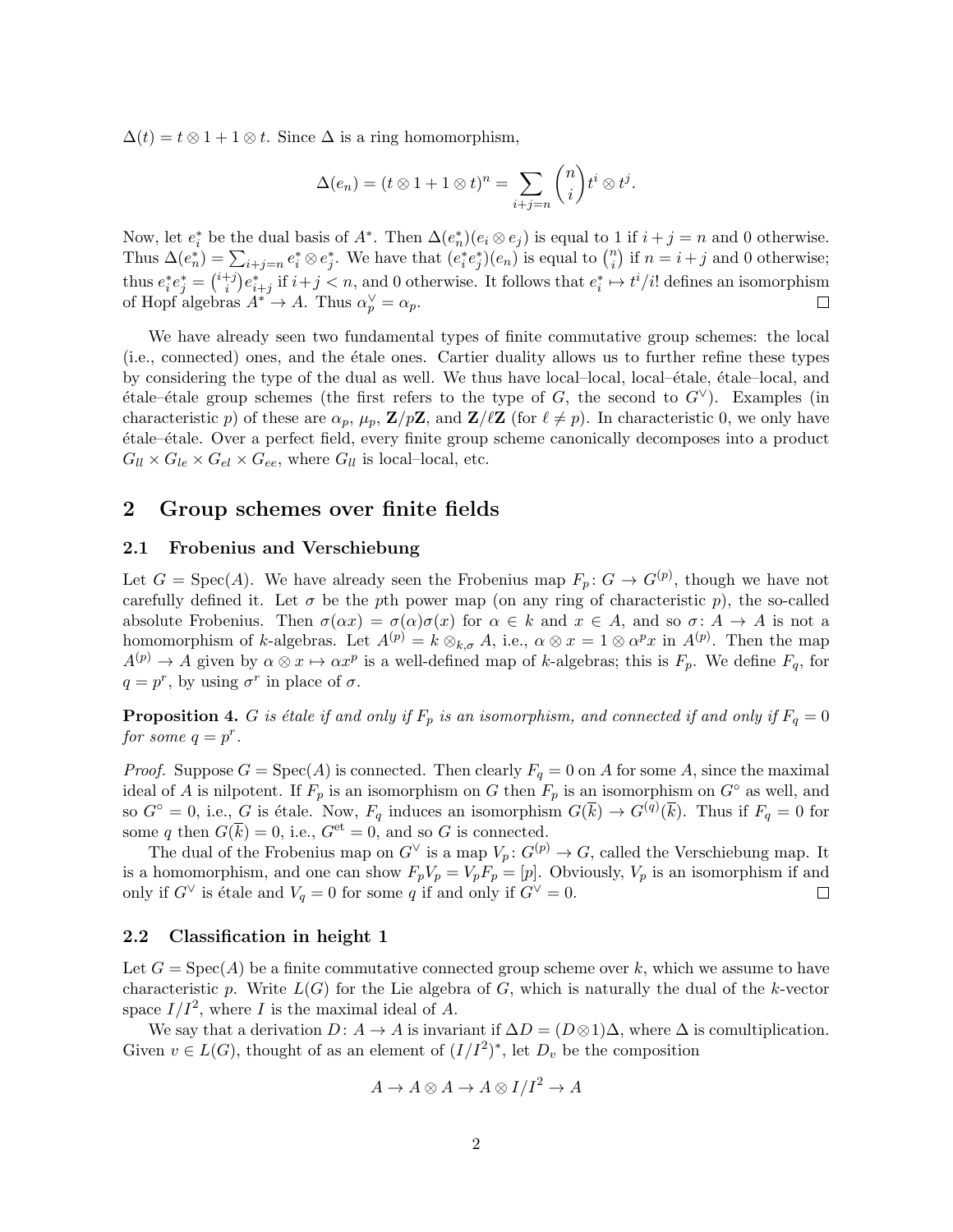where the first map is  $\Delta$ , the second is id  $\otimes \pi$ , where  $\pi$  is projection onto  $I/I^2$  (as discussed previously), and the final map is id  $\otimes v$ . Then one easily verifies that  $v \mapsto D_v$  is an isomorphism of  $L(G)$  with the space of invariant derivations.

Let *D* be a derivation of *A*. Let  $D^n$  be the *n*-fold iterate of *D* on *A*. Since  $D^n(xy)$  is computed using the binomial theorem, it follows that  $D^p$  satisfies the Liebniz rule, and is therefore a derivation. It's easy to verify that if *D* is invariant then so is  $D^p$ , and so  $D \mapsto D^p$  induces a map  $L(G) \to L(G)$ which we denote by *F*. Note that  $F(av) = a^p F(v)$  for  $a \in k$ .

We define an *F*-module over *k* to be a *k*-vector space *L* equipped with an additive map *F* satisfying  $F(av) = a^p F(v)$  for  $a \in k$  and  $v \in V$ . Thus  $L(G)$  is an example of an *F*-module.

**Example 5.** Suppose  $G = \alpha_p = \text{Spec}(k[t]/(t^p))$ . One easily verifies that  $D = \frac{d}{dt}$  is an invariant differential and spans  $L(G)$ . We have  $D^p = 0$  since  $D^p(t) = 0$  and t generates. Thus  $L(G) = k$ , with  $F=0$ .  $\Box$ 

**Example 6.** Suppose  $G = \mu_p = \text{Spec}(k[t]/(t^p-1))$ . One easily verifies that  $D = t \frac{d}{dt}$  is an invariant differential and spans  $L(G)$ . We have  $D^p = D$  since  $D^p(t) = t = D(t)$ . Thus  $L(G) = k$ , with *F* being the *p*th power map.  $\Box$ 

It is clear that *G* is not determined from  $L(G)$ , for two reasons: (1) in the étale case,  $L(G) = 0$ ; and (2) a non-isomorphism of groups can induce an isomorphism on tangent spaces, e.g., the map  $\mu_{p^2} \to \mu_p$ . We say that *G* has height 1 if it is connected and killed by Frobenius. This hypothesis eliminate the two obvious obstructions just mentioned. In fact:

**Theorem 7.** The functor  $G \mapsto L(G)$  is an equivalence between the category finite commutative *height 1 group schemes over k and the category of finite dimensional F-modules.*

*Proof.* Let *L* be a finite dimensional *F*-module. Let *A* be the quotient of Sym(*L*) by the ideal generated by  $x^p - F(x)$  for  $x \in L$ . Then *A* is obviously a finite dimensional *k*-algebra. One verifies that  $x \mapsto x \otimes 1 + 1 \otimes x$  for  $x \in L$  descends to a comultiplication on *A*, and that *A* is naturally a Hopf algebra. The inverse functor takes L to  $Spec(A^*)$ , the Cartier dual of  $Spec(A)$ . For details, see Mumfords "Abelian varieties" (MR0282985), section 14.  $\Box$ 

#### 2.3 Consequences of classification

**Theorem 8.** Suppose *k* is algebraically closed. Then  $L(\alpha_p)$  and  $L(\mu_p)$  are the only simple objects *in the category of finite dimensional F-modules (up to isomorphism).*

*Proof.* Let L be an F-module. If there exists  $x \in L$  non-zero such that  $F(x) = 0$  then  $kx$  is a non-trivial submodule of *L* isomorphic to  $L(\alpha_p)$ . Now suppose  $F(x) \neq 0$  for all  $x \neq 0$ ; we must show *L* contains  $L(\mu_n)$ .

Let  $e_1, \ldots, e_n$  be a basis of *L*. Identify an element  $x = \sum a_i e_i$  of *L* with the vector  $v = (a_i)$ . Write  $F(e_i) = \sum_j C_{ij}e_j$  with  $C_{ij} \in k$ , and let *C* be the matrix  $(C_{ij})$ . Then if *x* corresponds to the vector  $v = (a_i)$ , we see that  $F(x)$  corresponds to the vector  $Cv^p$ , where  $v^p = (a_i^p)$ . From this we see that *C* is invertible: indeed, if  $Cv = 0$  then  $F(x) = 0$ , where *x* corresponds to the vector  $v^{1/p}$ (which exists since *k* is closed).

We thus see that *F*-fixed vectors of *L* correspond to solutions to the equation  $v^p = C^{-1}v$ . Let  $R = k[x_i]/(x_i^p = \sum_j C_{ij}^{-1}x_j)$ . Then *F*-fixed vectors exactly coincide with *k*-points of Spec(*R*). Note that  $\Omega^1_{R/k} = 0$  and *R* has dimension  $p^r$  over *k*. It follows that  $Spec(R)$  is finite étale over *k*, and thus has exactly  $p^r$  *k*-points, since *k* is closed. We have therefore shown that  $\dim_{\mathbf{F}_p}(L^{F=1}) = \dim_k(L)$ . It is easy to see that the natural map  $L^{F=1} \otimes_{\mathbf{F}_p} k \to L$  is injective (apply  $\overline{F}$  to a hypothetical minimal linear dependence), which implies that  $\dot{L} \cong L(\mu_p)^{\oplus n}$ .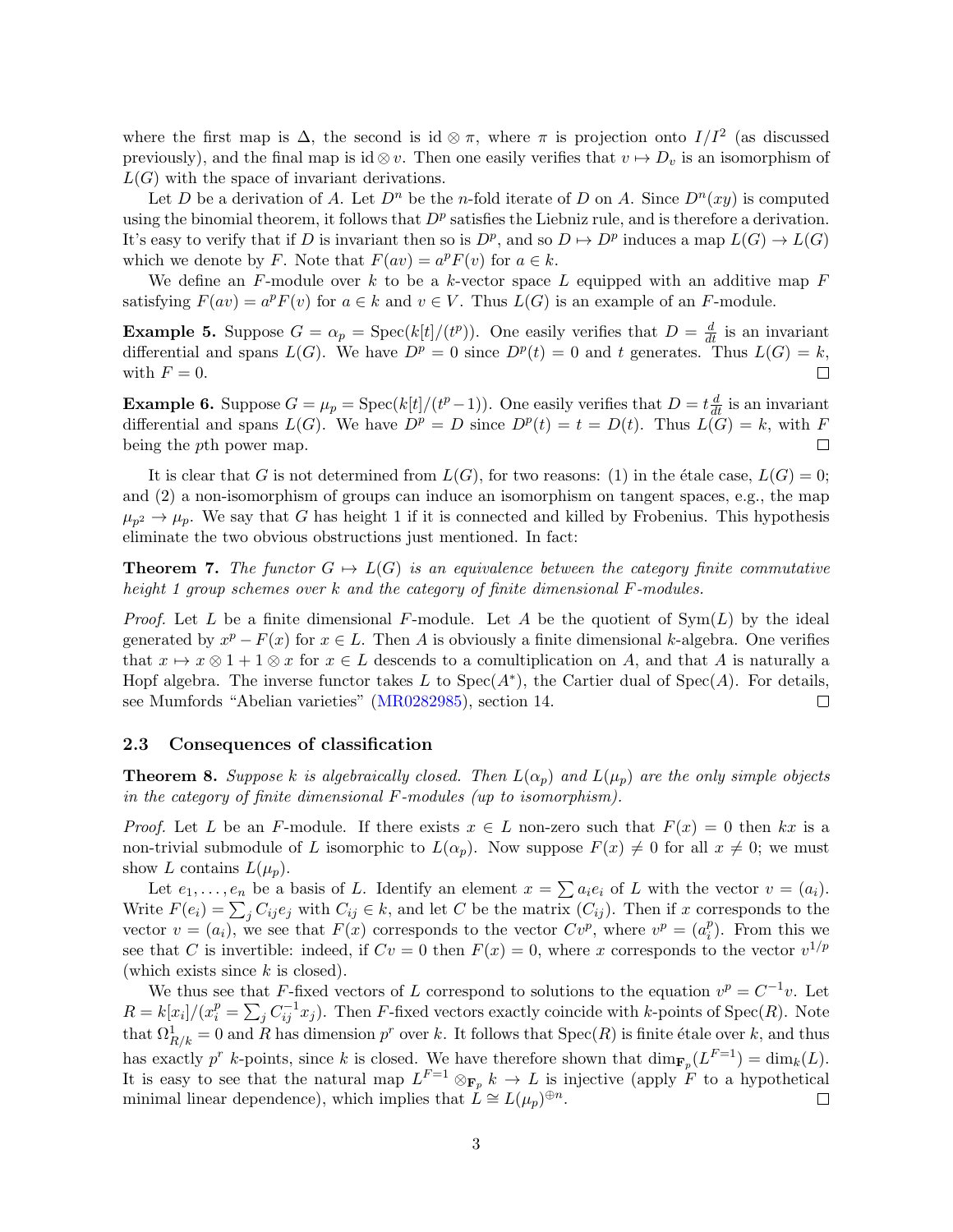Theorem 9. *Suppose k is algebraically closed. Then the simple finite commutative group schemes over k* are  $\mathbf{Z}/\ell\mathbf{Z}$  ( $\ell \neq p$  prime),  $\mathbf{Z}/p\mathbf{Z}$ ,  $\mu_p$ , and  $\alpha_p$ .

*Proof.* A simple group scheme is either connected or étale. The simple étale group schemes are obviously  $\mathbf{Z}/\ell\mathbf{Z}$  and  $\mathbf{Z}/p\mathbf{Z}$ . A simple connected group scheme is killed by Frobenius, and therefore of height 1, and therefore  $\mu_p$  or  $\alpha_p$ .  $\Box$ 

**Corollary 10.** Let G be a finite commutative group scheme of order *n*. Then  $[n] = 0$  on G. In *particular, for any*  $x \in G(R)$  *we have*  $nx = 0$ *.* 

*Proof.* This can be verified over  $\overline{k}$ . If it is true for the outer groups in a short exact sequence, then it's true for the middle group. It therefore suffices to verify the case of simple group schemes, which follows easily from the classification.  $\Box$ 

Remark 11. An *F*-isomodule is an *F*-module with *F* injective. Then the category of *F*-isomodules is equivalent to the category of groups *G* such that  $G_{\overline{k}}$  is isomorphic to  $\mu_p^n$  for some *n*. But, by Cartier duality, this category is equivalent ot the category of groups *G* such that  $G_{\overline{k}}$  is isomorphic to  $(\mathbf{Z}/p\mathbf{Z})^n$ , which is the same to say that *G* is étale and killed by *p*. But we know that this category is equivalent to the category of  $\mathbf{F}_p$ -representations of  $G_k$ . We find that we have an equivalence of categories

 ${F\text{-isomodules}} \cong {F_p\text{-representations of } G_k}.$ 

This equivalence can be described explicitly using the "kernel object" *ks*, which has a compatible Galois action and *F*-module structure. Precisely, an *F*-isomodule *M* is taken to  $(M \otimes k^s)^{F=1}$  while a Galois representation *V* is taken to  $(V \otimes k^s)^{G_k}$ . Fontaine generalized this to a description of the category of  $\mathbb{Z}_p[G_k]$ -modules. category of  $\mathbf{Z}_p[G_k]$ -modules.

#### 2.4 Dieudonné theory

It would of course be desirable to remove the height 1 restriction in the above classification of group schemes. This is exactly what Dieudonné theory does, assuming *k* is perfect. Let  $W = W(k)$ be the Witt vectors of k. If  $k = \mathbf{F}_q$ , which is the most common case, W is the ring of integers in the unramified extension of  $\mathbf{Q}_p$  with residue field *k*. The absolute Frobenius on *k* induces an automorphism  $\varphi$  of W. A Dieudonné module is a W-module D equipped with two additive maps  $F, V: D \to D$  satisfying  $F(ax) = \varphi(a)x, V(ax) = \varphi^{-1}(a)x$ , and  $FV = VF = p$ . The main theorem is then:

Theorem 12. *Suppose k is perfect. The category of finite commutative group schemes over k of p-power order is equivalent to the category of Dieudonn´e modules of finite length over W.*

Write  $D(G)$  for the Dieudonné module associated to *G*. The functor *D* has several nice properties in addition to being an equivalence:

- *• D* is an exact functor.
- The group *G* is killed by  $p^n$  if and only if  $D(G)$  is.
- The order of *G* is equal to  $p^r$ , where *r* is the length of  $D(G)$  as a *W*-module.
- *G* is connected if and only if *F* is nilpotent on  $D(G)$ , and étale if and only if *F* is an isomorphism on  $D(G)$ .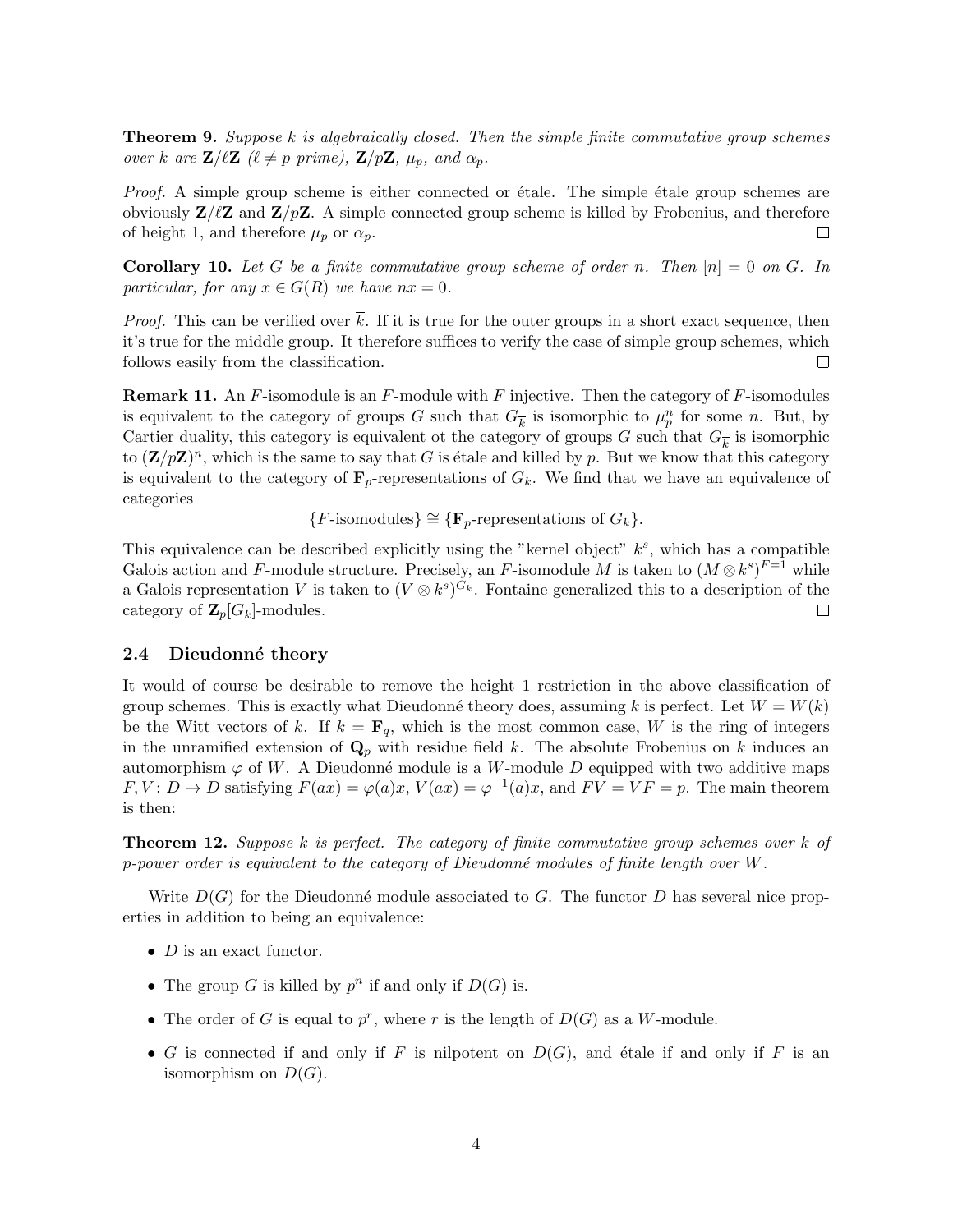- $D(G^{\vee})$  is naturally the dual of  $D(G)$ , where the dual of a Dieudonné module *M* is the *W*module Hom<sub>*W*</sub>  $(M, K/W)$  with *F* and *V* defined by  $(Ff)(x) = \varphi(f(Vx))$  and  $(Vf)(x) =$  $\varphi^{-1}(f(Fx))$ . Here *K* is the field of fractions of *W*.
- If *G* has height 1 then  $D(G)^{\vee} = L(G)$  (and  $V = 0$ ).

#### 3 Applications to abelian varieties

#### 3.1 Duality of abelian varieties revisited

We previously showed that if  $f: X \to Y$  is an isogeny of complex tori then ker(*f*) and ker( $f^{\vee}$ ) are naturally Pontryagin dual groups. We now generalize this to arbitrary fields:

**Proposition 13.** Let  $f: A \rightarrow B$  be an isogeny of abelian varieties. Then ker( $f^{\vee}$ ) is naturally *Cartier dual to* ker $(f)^{\vee}$ .

*Proof.* Put  $G = \ker(f)$ . Applying  $\underline{Hom}(-, \mathbb{G}_m)$  to the short exact sequence of fppf sheaves

$$
0 \to G \to A \to B \to 0,
$$

we obtain a long exact sequence

$$
0 \to \underline{\mathrm{Hom}}(B,\mathbf{G}_m) \to \underline{\mathrm{Hom}}(A,\mathbf{G}_m) \to \underline{\mathrm{Hom}}(G,\mathbf{G}_m) \to \underline{\mathrm{Ext}}^1(B,\mathbf{G}_m) \to \underline{\mathrm{Ext}}^1(A,\mathbf{G}_m).
$$

There are no maps from an abelian variety to  $\mathbf{G}_m$  (since abelian varieties are proper and  $\mathbf{G}_m$  is affine), so the first two groups vanish. We've seen that  $\underline{Hom}(-, \mathbf{G}_m)$  is Cartier duality for finite commutative group schemes and  $\underline{Ext}^1(-, \mathbf{G}_m)$  is duality for abelian varieties. Thus  $G^{\vee} = \ker(f^{\vee})$ . A more elementary proof is given in section 15 of Mumfords "Abelian varieties" (MR0282985).  $\Box$ 

**Corollary 14.** Let A be an abelian variety. Then  $A[n]$  and  $A^{\vee}[n]$  are Cartier dual. In particular, *there is a canonical pairing*  $A[n] \times A^{\vee}[n] \rightarrow \mu_n$ , the Weil pairing.

#### 3.2 The *p*-torsion of an elliptic curve

Let  $E$  be an elliptic curve over  $k$ , which we assume to be algebraically closed of characteristic  $p$ . Then  $G = E[p]$  is a finite commutative group scheme over *k* of order  $p^2$ . We know a lot about such group schemes, so it's reasonable to think we could describe *G* fairly precisely.

We know two things right off the bat. First,  $G$  is not étale. And second, since  $E$  is self-dual (as an abelian variety), *G* is self-dual (in the sense of Cartier duality).

First suppose that *E* is ordinary. Then  $G(k) \neq 0$ , and so  $G^{\text{et}}$  is non-zero. Thus  $G = G^{\circ} \times G^{\text{et}}$ , and both factors have order *p*. By the classification of étale groups,  $G^{et} = \mathbb{Z}/p\mathbb{Z}$ . Since *G* is self-dual,  $G^{\circ}$  is necessarily the dual of  $G^{\text{et}}$ , so  $G^{\circ} = \mu_p$ . We thus find  $G = \mu_p \times \mathbb{Z}/p\mathbb{Z}$ .

Now suppose that *E* is supersingular. Then  $G(k) = 0$ , and so  $G<sup>et</sup> = 0$ . It follows that *G* is local, and thus local–local since it is self-dual. Since the only simple local–local group is  $\alpha_p$ , we must have an extension of the form

$$
0 \to \alpha_p \to G \to \alpha_p \to 0.
$$

This extension cannot be split, for then  $G = \alpha_p \oplus \alpha_p$ , which has a two-dimensional tangent space, but the tangent space of *G* agrees with that of *E*, and has dimension 1. We also cannot have  $G = \alpha_{p^2}$ , since this group is not self-dual (it has  $V = 0$  but  $F \neq 0$ ); of course, we cannot have